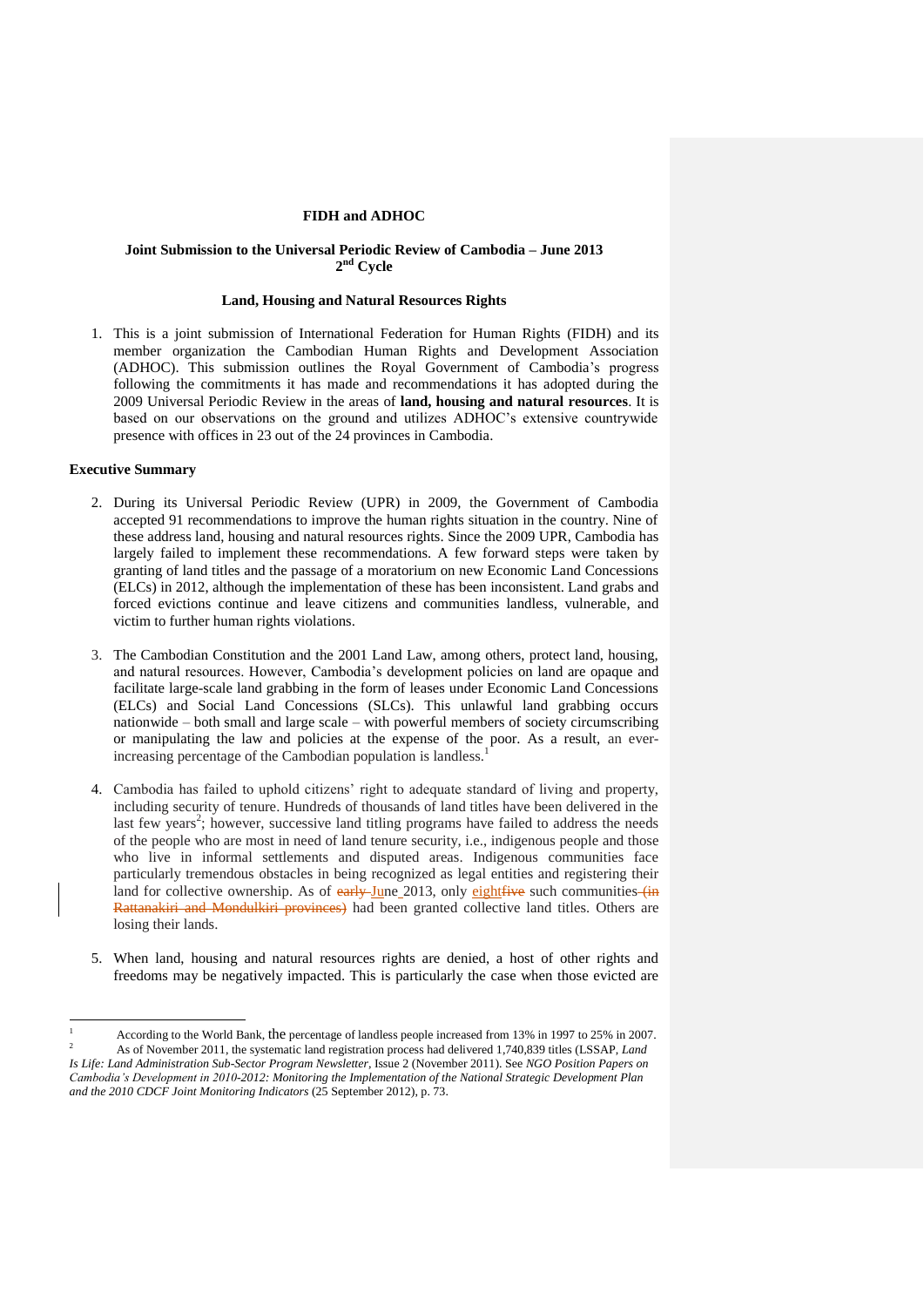left homeless, receive sub-standard compensation, and when, as usual, the resettlement sites are inadequate, remote or lack basic public services or facilities.<sup>3</sup>

- 6. The Government has been suppressing, often violently, peaceful protests and is increasingly harassing community representatives and land and housing rights activists. For example, in Phnom Penh, peaceful demonstrations for land and housing rights organized by the Boeung Kak, Borei Keila and other communities were systematically suppressed<sup>4</sup>.
- 7. Across the country, the Government has been harassing and physically abusing community members and advocates protesting against unlawful deprivation of their land rights or encroachment on the natural resources they depend upon for livelihood. The Government also has arrested and unduly prosecuted them. On several occasions, the Government disrupted and dismantled training sessions and community empowerment meetings organized by civil society organizations.

## **International Commitments of the Kingdom of Cambodia relating to Land, Housing and Natural Resources Rights.**

- 8. Cambodia is a state party to the ICESCR, which imposes the obligation to guarantee the right of individuals to adequate standard of living, which includes "adequate food, clothing and housing, and [...] the continuous improvement of living conditions"<sup>5</sup>. The right to adequate housing extends to the obligation to "confer legal security of tenure upon those persons and households currently lacking such protection<sup>76</sup> and to adopt a national housing strategy that defines objectives, identifies available resources and sets out responsibilities and time-frames for its implementation.<sup>7</sup>
- 9. Under the right to adequate housing, forced eviction, i.e., the "permanent or temporary removal against their will of individuals, families and/or communities from the homes and/or land which they occupy, without the provision of, and access to, appropriate forms of legal and other protection," is unlawful.<sup>8</sup> This means that the Government must, at a minimum, consult individuals about proposed projects and resettlement solutions prior to implementation, and people have the right to meaningful judicial and administrative recourses. Feasible alternatives must be explored and, if evictions are ordered nevertheless, the Government must give adequate notice and observe general principles of reasonableness and proportionality.<sup>9</sup>

<sup>3</sup> For instance, children's right to education may be violated if there are no schools near the resettlement areas. If relocation sites are squalid, there may be a decrease in life expectancy and an increase in diseases, affecting the right to health. Similarly, the right to work may be denied because of homelessness or relocation that is far from places where employment is available. The rights to privacy and personal security may also be affected. Last, cultural rights may be violated if housing is a significant part of people's identities and traditions (this holds true, in particular, for indigenous people). 4

For a detailed case study, please see ADHOC report *A Turning Point? Land, Housing and Natural Resources Rights in Cambodia in 2012 (Feb 2013)*

<sup>5</sup> Article 11(1), International Covenant on Economic, Social and Cultural Rights (ICESCR).

<sup>6</sup> United Nations Committee on Economic, Social and Cultural Rights, *General Comment no. 4: The Right to Adequate Housing (Art. 11(1))*, 13 December 1991, para. 8(a).

<sup>7</sup> Ibid., para. 12.

<sup>8</sup> UN Committee on Economic, Social and Cultural Rights, *General Comment no. 7: The Right to Adequate Housing (Art. 11(1)): Forced Evictions*, 20 May 1997, para. 3.

<sup>9</sup> Ibid., paras. 13-15.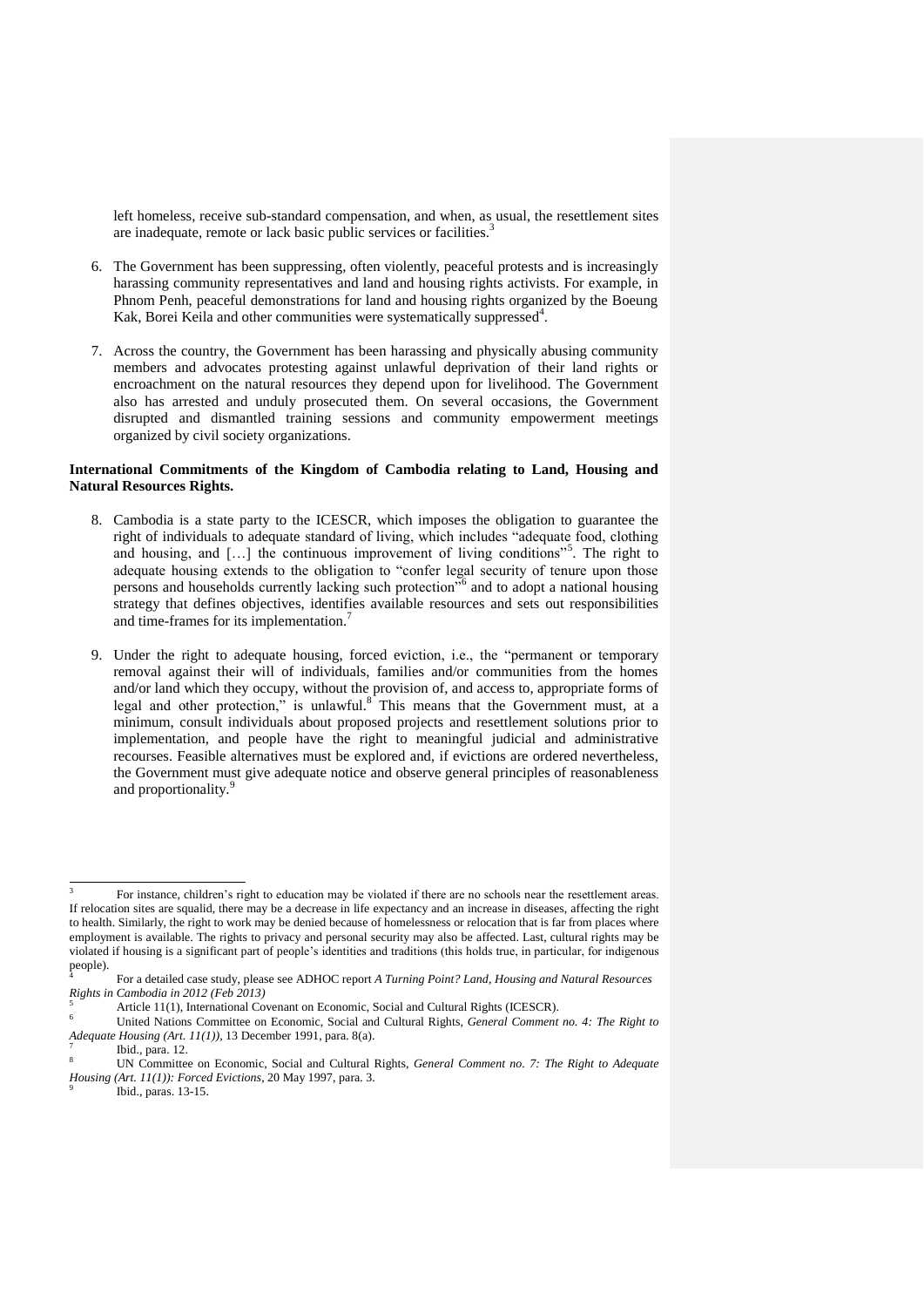10. Livelihoods and natural resources are crucial to realization of the right to adequate food and the right to water, which are part of the right to an adequate standard of living.<sup>10</sup> The Government of Cambodia must refrain from actions, including business and development enterprises, when those might hinder access to adequate food and water and take positive steps to protect and strengthen food security. $^{11}$ 

#### **National Laws in Place Pertaining to Land, Housing and Natural Resources Rights**

- 11. The Constitution of the Kingdom of Cambodia guarantees to people under Article 31 all fundamental international human rights. Article 44 safeguards the right to private ownership and to ownership of land and stipulates that "[t]he right to confiscate properties from any person shall be exercised only in the public interest as provided for under the law and shall require fair and just compensation [paid] in advance."
- 12. Article 30 of the Land Law 2001 stipulates that "any person who, for no less than five years prior to the promulgation of [the law], enjoyed peaceful, uncontested possession of immovable property that can lawfully be privately possessed, has the right to request a definitive title of ownership."<sup>12</sup>
- 13. The 2001 Land Law outlines two categories of state land—state public land and state private land—and a procedure for re-classification and a framework for land titling. It also authorizes the granting of Economic (ELCs) and Social Land Concessions (SLCs), setting out conditions and procedures that have been developed in specific sub-decrees, namely the 2005 Sub-Decree on Economic Land Concessions and the 2003 Sub-Decree on Social Land Concessions. These laws provide some due standards and safeguards, safeguards; however, the Government frequently circumvents or fails to implement the standards and safeguards under these laws. Cambodia does not have a broader national housing or evictions policy, although draft laws have been under discussion.
- 14. Cambodia's natural resources are protected by several laws. The 2008 Protected Areas Law defines several categories of protected areas—national parks, wildlife sanctuaries, protected landscapes, Ramsar (wetlands) sites, biosphere reserves, marine parks, natural heritage sites and "multiple use" areas—as well as a zoning system. The former two are wholly protected from encroachment, whereas the latter two may see some development or infrastructure building, subject to government approval. Modifications of protected areas, their zones or boundaries must follow legal and sub-decree procedures. The 2002 Forestry Law defines the framework for the management, harvesting, use, development and conservation of the forests.

l

<sup>10</sup> As the United Nations Special Rapporteur on the Right to Food put it, "rural poor suffer from hunger because they lack access to resources such as land, do not hold secure tenure, are bound by unjust sharecropping contracts […]" (*Third Report of the UN Special Rapporteur on the Right to Food, Jean Ziegler*, UN Doc. E/CN.4/2003/54, 10 January 2003, para. 16).

States must also make sure that activities of business enterprises do not prevent citizens from having access to adequate food or water. See ibid., para. 27, and UN Committee on Economic, Social and Cultural Rights, *General Comment no. 15: The Right to Water (Arts. 11 and 12)*, 20 January 2003.

<sup>12</sup> The second paragraph reads as follows: "In case the granting of a definitive title to ownership is subject to an opposition, the claimant has to prove that he himself fulfills the conditions of peaceful, uncontested possession for no less than five years over the contested immovable property or to prove that he purchased the immovable property from the original possessor or his legal beneficiary or from the person to whom the ownership was transferred, or from their successors."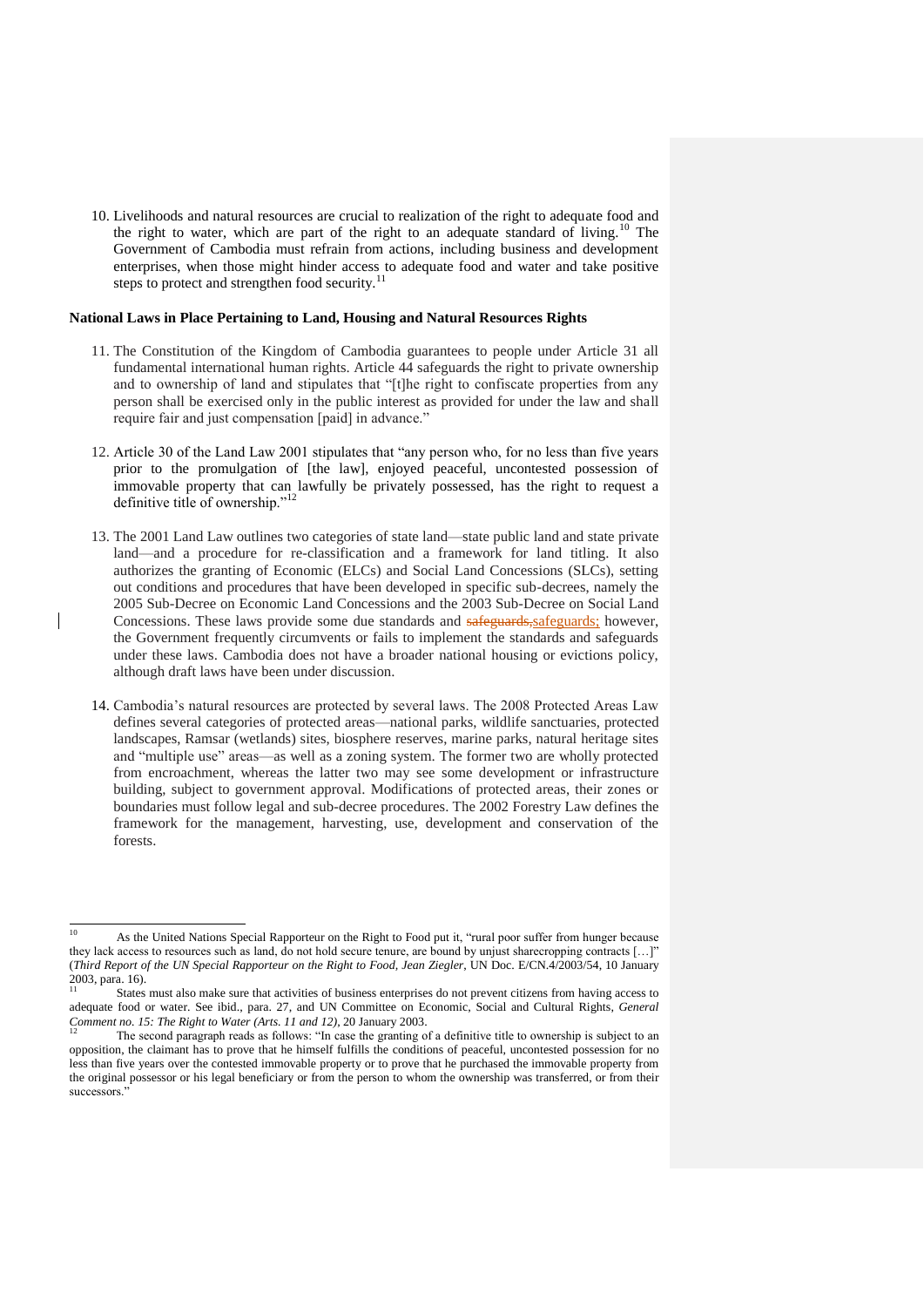### **Land Reform and Equitable Development:**

# Recommendations accepted by Cambodia

*60. Intensify its engagement with the international community to share its experiences in strengthening good governance and the land reform programme with a view to effectively fulfilling the Government's duties with accountability and pursuing equitable and efficient management of the distribution and utilization of land (Myanmar).* 

*61. Intensify efforts to promote fair access to land ownership and good governance, and continue reforms undertaken with the assistance of the international community, in particular the High Commissioner for Human Rights, to reinforce institutional capacities and achieve the enjoyment of full human rights by the population (Algeria).* 

*63. Consider fostering policies on land use and urban-rural inequality and continue efforts to combat poverty (Brazil).*

### In-Country Observations – On Economic and Social Land Concessions:

- 15. The Ministry of Agriculture, Forestry and Fisheries has the mandate to grant ELCs and SLCs. Thus far, it has refused to disclose comprehensive information on existing ELCs, and there is a lack of transparency on how the Ministry grants ELCs.
- 16. According to information collected by ADHOC, as of late 2012, the Government granted to or reserved for private companies at least 2,657,470 hectares of land. In 2012 alone, the Government issued 66 sub decrees reserving 381,121 hectares for ELCs. Thirty-three of these were granted in 2012 after the Government announced a moratorium on ELCs on 07 May 2012.
- 17. Almost all ELCs granted in 2012 are in protected areas and in areas where communities, including indigenous peoples, reside. (While a person or company, whether individually or through separate legal entities, is only allowed under law 10,000 hectares, many politically connected individuals register multiple concessions under different companies, which they manage directly or through their relatives. For instance, Senator Ly Yong Phat and his wife have been granted two sugarcane concessions in Kampong Speu province, totallingtotaling 20,000 hectares. The concessions are adjacent and actually make up only one ELC. The two companies (Phnom Penh Sugar Company and Kampong Speu Sugar Company) share the same offices. In addition, several ELCs physically exceed 10,000 hectares, notably the Pheapimex concession in Pursat and Kampong Chhnang provinces, which is as large as 315,000 hectares.
- 18. The Government rarely conducts or requires meaningful consultations with affected communities or undertakes Social and Environmental Impact Assessments, although those are required under law. In many instances, affected communities only find out about concessions when the bulldozers arrive at their doorsteps. Companies often begin clearing land before the ELCs are officially granted. The laws provide that the granting of ELCs must be done through open solicitation and competitive bidding, but, in reality, the process is often corrupt.
- 19. The SLC policy aims at alleviating poverty by providing land to poor, landless families and army veterans. This land can be used for residential or farming purposes. The Government is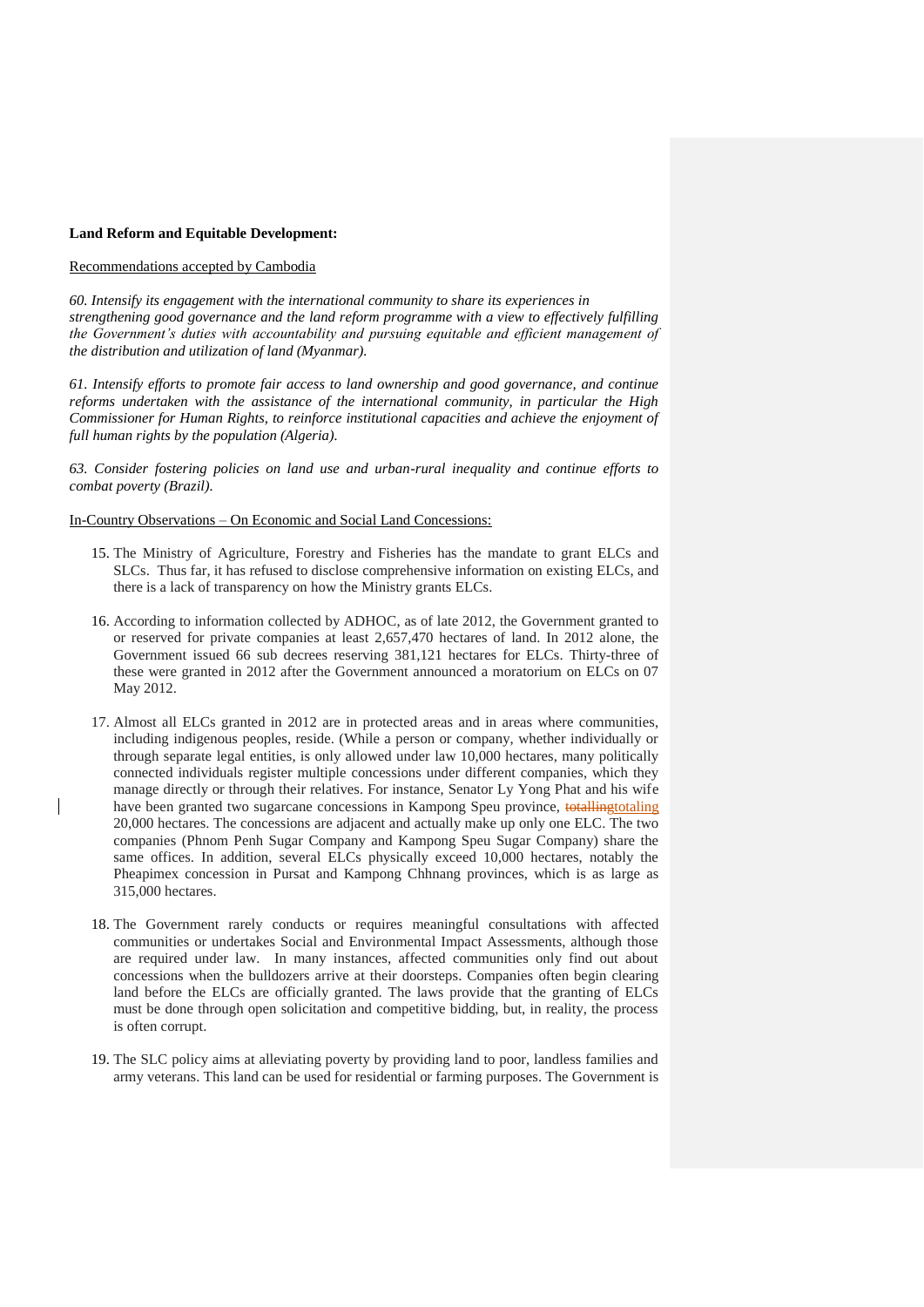increasing the number of SLCs granted annually – twice as many SLCs were granted in 2012 than in 2011. Corruption, mismanagement and nepotism have been reported. Procedures are not complied with and consultations rarely take place. Abuses that are reported go uninvestigated. For example, land has been granted to fake NGOs, which have then sold the land for profit. Land also has been confiscated from poor families by politically connected individuals or awarded to members of former soldiers' associations. Former residents have been evicted from SLC areas or pressured into becoming members of soldiers' associations.

## **Moratorium and Land Titling Scheme:**

# Recommendations accepted by Cambodia

*64 (a). Fully implement the 2001 land law and institute a moratorium on evictions until safeguards such as full compensation and access to basic services in resettlement areas can be guaranteed (Sweden);* 

*(b) adopt a moratorium on eviction until measures are taken to guarantee effective implementation of the 2001 law on land property and to deal with this problem in a more humane and dignified manner (Switzerland);* 

*(c) put an end to forced evictions, notably by improving the application of the land law of 2001, ensuring a better verification of land titles and guaranteeing strengthened protection of the population affected by the expropriations, which implies in particular prior consultations, a search for alternative solutions to expropriations, offers of re-housing and appropriate compensation of evicted persons (France).*

## In-Country Observations:

- 20. On 7 May 2012, the Government issued Directive 001 establishing a moratorium on the granting of new ELCs. Directive 001 also called for a review of all existing concessions in order to verify compliance with relevant laws and regulations. All concessions that were found to violate the laws were to be revoked. No moratorium on evictions has been issued.
- 21. ELCs being processed as of 7 May 2012 were excluded from the moratorium. The data collected by ADHOC is that at least 33 ELCs were granted in 2012 following the 7 May 2012 moratorium. It is impossible to verify how many of these were indeed formally in process on 7 May 2012 because of the refusal of the Government to provide such information.
- 22. On 14 June 2012, the Prime Minister initiated the first round of a land titling program implemented by youth volunteers. This was seen as successful by many as hundreds of thousands of families were given titles and greater security of tenure. However, disputed areas were left outside of the scheme, and it did not address the situation of indigenous communities. Public authorities have obstructed independent NGOs and observers from monitoring implementation of the new scheme.

# **Forced Evictions, Lack of Compensation and Inadequate Relocation of Evictees:**

## Recommendations accepted by Cambodia

*65. Continue to prioritize the issue of land evictions and to work with the Special Rapporteur to ensure an end to forced evictions and fulfill its obligations to respect and protect the human rights of all Cambodians, including individuals belonging to indigenous groups (Ireland).*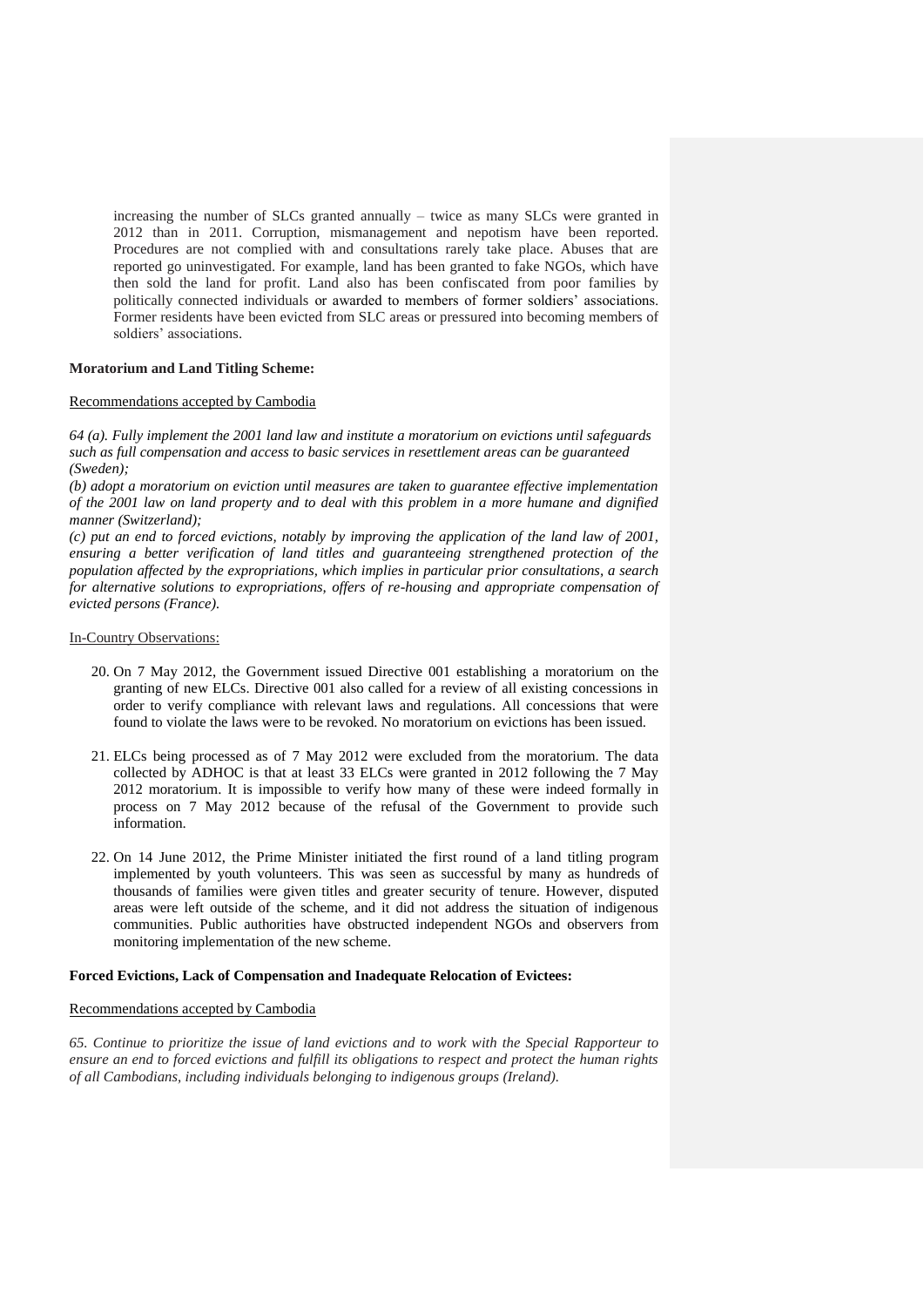*66. (a) Undertake a transparent and fair process to determine the conditions and procedures of involuntary relocation (Canada);*

*(b) halt relocations of families to uninhabitable sites and consider evictions as a last recourse, as was requested by the Secretary-General (Germany);* 

*(c) develop an effective, transparent and fair resettlement policy and process that is based on national consultations and international best practice and suspend all planned resettlements until this framework is in place(United Kingdom);* 

*(d) increase efforts to ensure that evictions occur in compliance with the land law and that greater attention is paid to ensuring that communities relocated to resettlement sites have access to appropriate facilities, especially in urban areas (Australia);* 

*(e) work to advance the legal and policy framework on evictions, expropriations and resettlements and to ensure that those resettled have access to the necessary facilities and support (New Zealand).*

*67. Adopt and implement a strict legislative framework on evictions and resettlement which ensures that evictions and relocations are legal, negotiated and fairly compensated (Austria).*

### In-Country Observations:

- 23. Provisions in the Land Law grant ownership based on proof of possession of land for five years prior to the law coming into force. Nevertheless, the Government favors business interests over the recognition of the people's legitimate claims to ownership under the Law. In the countryside, the Government often designates farmers who have occupied their land for years as "new comers" or "illegal squatters", and this development narrative is then used to evict the people without compensation.
- 24. While evictions are more frequent and effect greater numbers of people in the countryside, it also plagues urban settlements. In almost all cases, the Government failed to comply with aforementioned national and international legal standards. Due to these Government inadequacies and the failure to compensate former residents, protests and demonstrations were commonplace. However, the Government refused to apply Article 36 of the Land Law 2001, which permits it to delay an eviction if that eviction gives rise to instability or serious social repercussions.
- 25. In instances when communities are relocated pursuant to law, the Government often relocates them to areas where they have no access to clean water, sanitation and electricity. In some cases, many years later, despite requests and advocacy, the Government still has not yet provided access to those basic services. People are forced to buy water from private ponds and electricity from local suppliers. In addition, resettlement sites are often many dozens of kilometers from their original homes, and evictees thereby are deprived of access to jobs, education and income-generation activities. In the countryside, evictees and people whose activities have been disrupted because of ELCs or land grabbing often have no choice but to continue to work, often as day laborers, on their own land, from which they were evicted, for the concessionaire companies that now lease it. In the alternative, workers often have no choice but to migrate and are made vulnerable to trafficking abuses.
- 26. ELCs to agro-industrial and mining operations and large-scale infrastructure such as dams and railways – have devastated farm and indigenous lands. The Government usually awards ELCs without Social and Environmental Impact assessments, which are required by law, but rarely done. These companies clear fields, grazing lands and forests that the people depend upon for their daily subsistence. Some set up checkpoints and prevent people from using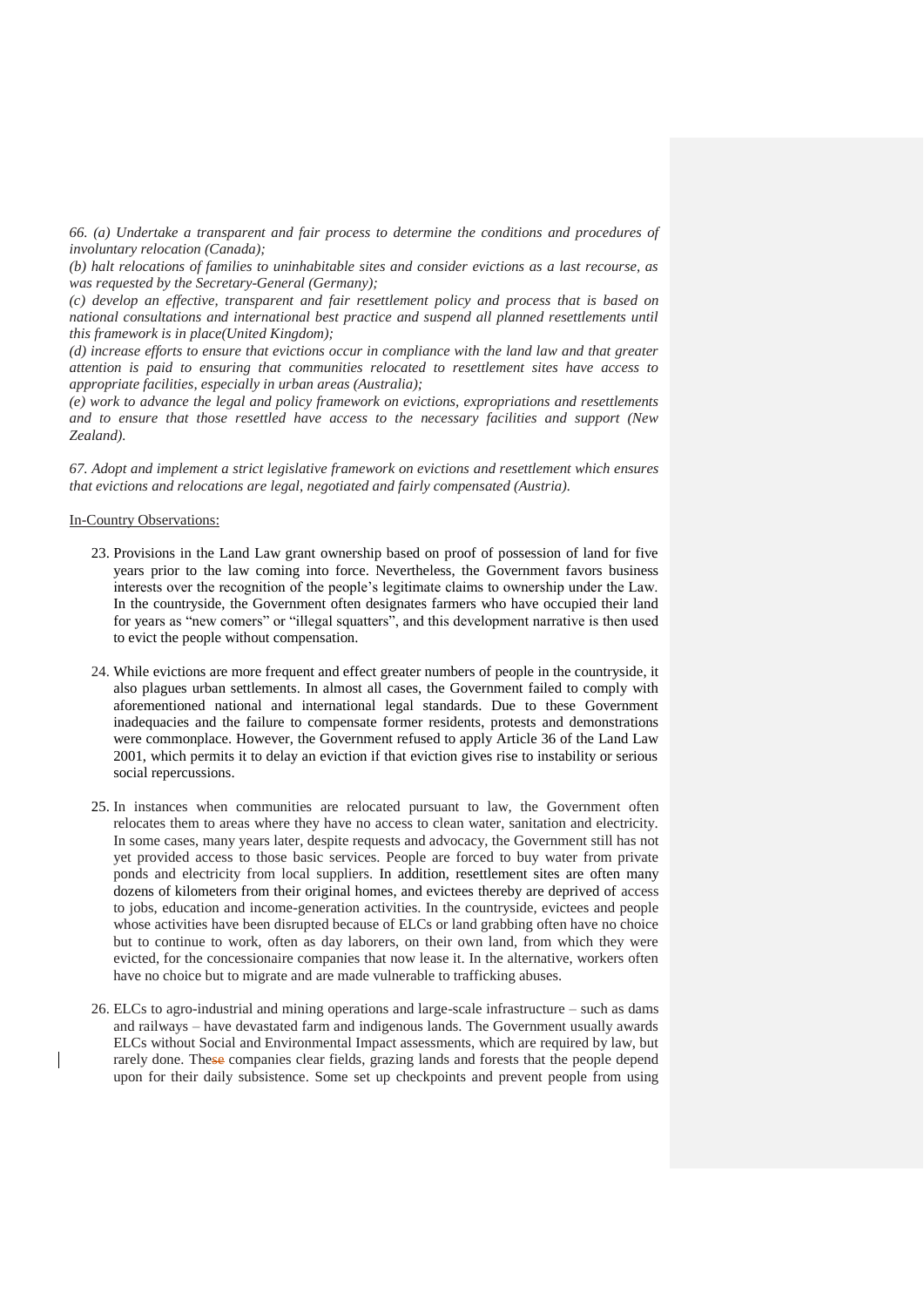public roads or provide easements for right of access. People are obstructed from carrying out activities central to their economic well-being and their normal way of life.

- 27. Food security is threatened as a result of evictions and dispossessions. In rural areas, the destruction of farmlands and rice fields threatens food security at the local level. Farmers are sometimes appointed with new land, but those plots are frequently far away from their villages, smaller, and less fertile. As a result, their outputs decrease and their living standards deteriorate.
- 28. Land concessions also often encroach upon land of cultural and spiritual significance, including burial sites and sacred forests. As in all other instances, the Government failed to consult with those communities prior to the implementation of ELC projects and those communities had no recourse in face of the *fait accompli*.
- 29. Indigenous communities face additional obstacles. The Government often refuses to recognize them as legal entities that may register land for collective ownership. As of June 2013, only eight such communities have successfully been granted collective land titles. Others are forced to split up ancestral and communal lands and often lose their communal identities in the process.

# **Effective Remedies:**

### Recommendations accepted by Cambodia

*68. Enter into a dialogue with the civil society concerned with a view to addressing incidents of unlawful land-grabbing and evictions (Netherlands).*

# In-Country Observations:

- 30. Cambodians have few meaningful avenues of recourse and remedy to evictions. Because of the wealth, power, political-connections, and/or the corrupt interests of those involved, individuals and communities have near impossible chances in seeking remedies for ELCs and forced evictions, particularly for city beautification or development projects. Evictees who seek remedies are often threatened, harassed or coerced to accept sub-standard compensation. In some ELC cases, people have received back a limited parcel of land (usually only few hectares) following mediation.
- 31. Official fees and bribes are required to get land registered or to file complaints with the courts and prevent many evictees from filing cases. The government has recently strengthened the mandate of the Cadastral Commission, which is mandated to investigate small-scale ELC disputes. The Commission has taken new initiatives to reduce the caseload; however it is ill-equipped to deal with the full extent of the problem, particularly when stolen land has been registered in another's name.
- 32. Evictees that exercise their rights to freedom of expression and assembly through advocacy, protest or other public displays of dissent are often subject to harassment, abuse and violence by the Government or private security. The Government violently suppresses peaceful protests. For example, in Phnom Penh, peaceful demonstrations for land and housing rights organized by Boeung Kak, Borei Keila and other communities were systematically suppressed. Across the country, community members that protest the land grabs, evictions and encroachment on natural resources against powerful interests are intimidated, physically abused, and arrested. On several occasions, the Government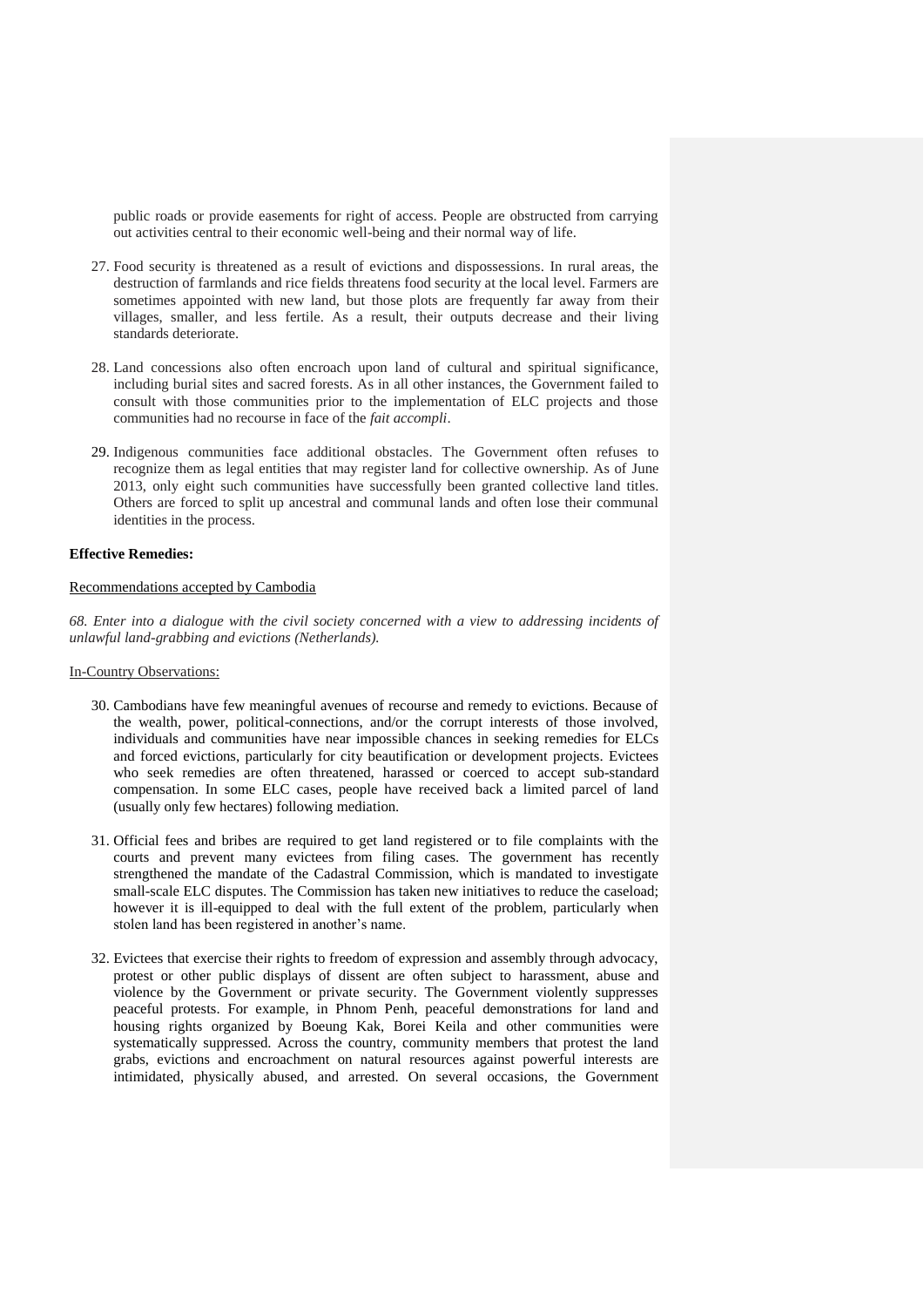disrupted or dismantled training sessions and community empowerment meetings organized by civil society organizations.

33. The Government also frequently prosecutes land and housing rights advocates through specious criminal charges, most typically criminal incitement, defamation and disinformation. In these cases, the Courts of Cambodia have categorically ordered pre-trial detention with the intention of breaking the advocate's will.

### **Recommendations to the Royal Government of Cambodia:**

#### **Land Reform and Equitable Development:**

In accordance with internationally accepted principles of freedom of information, the Royal *Government of Cambodia:*

- 34. Should immediately disclose to the public all information on existing ELCs, including their exact location, size, boundaries, duration, ownership, intended use, any Social and Environmental Impact Assessments, consultation processes, and applicable compensation and relocation schemes.
- 35. Should disclose information on cancelled concessions, follow-up to cancellations, and state revenues derived from ELCs.
- 36. Should demarcate and publish information about protected areas and their internal zones and put an end to ELCs or other harmful activities in areas that fulfill the criteria of the "core" and "conservation" zones.

*In accordance with internationally accepted principles on the individual's rights to adequate standard of living and property and indigenous peoples' rights, the Royal Government of Cambodia:*

- 37. Should implement in a transparent manner an official land titling program and address all land disputes as a matter of priority.
- 38. Should consider and accelerate the registration of indigenous communities as legal entities and prioritize the registration of their lands in accordance with the Land Law.
- *39.* Should recognize the possession rights of people living in informal settlements, giving special attention to informal urban settlements.

*In accordance with the internationally accepted principles on administration of justice and due process of law, the Royal Government of Cambodia:*

- 40. Should institute effective and meaningful procedures for contesting proposed land concessions and consider special measures for offsetting the frequent imbalance in political and financial power between the evictee and business interests.
- 41. Should closely monitor the process of granting ELCs and SLCs and investigate all allegations of abuse, corruption, mismanagement or lack of transparency.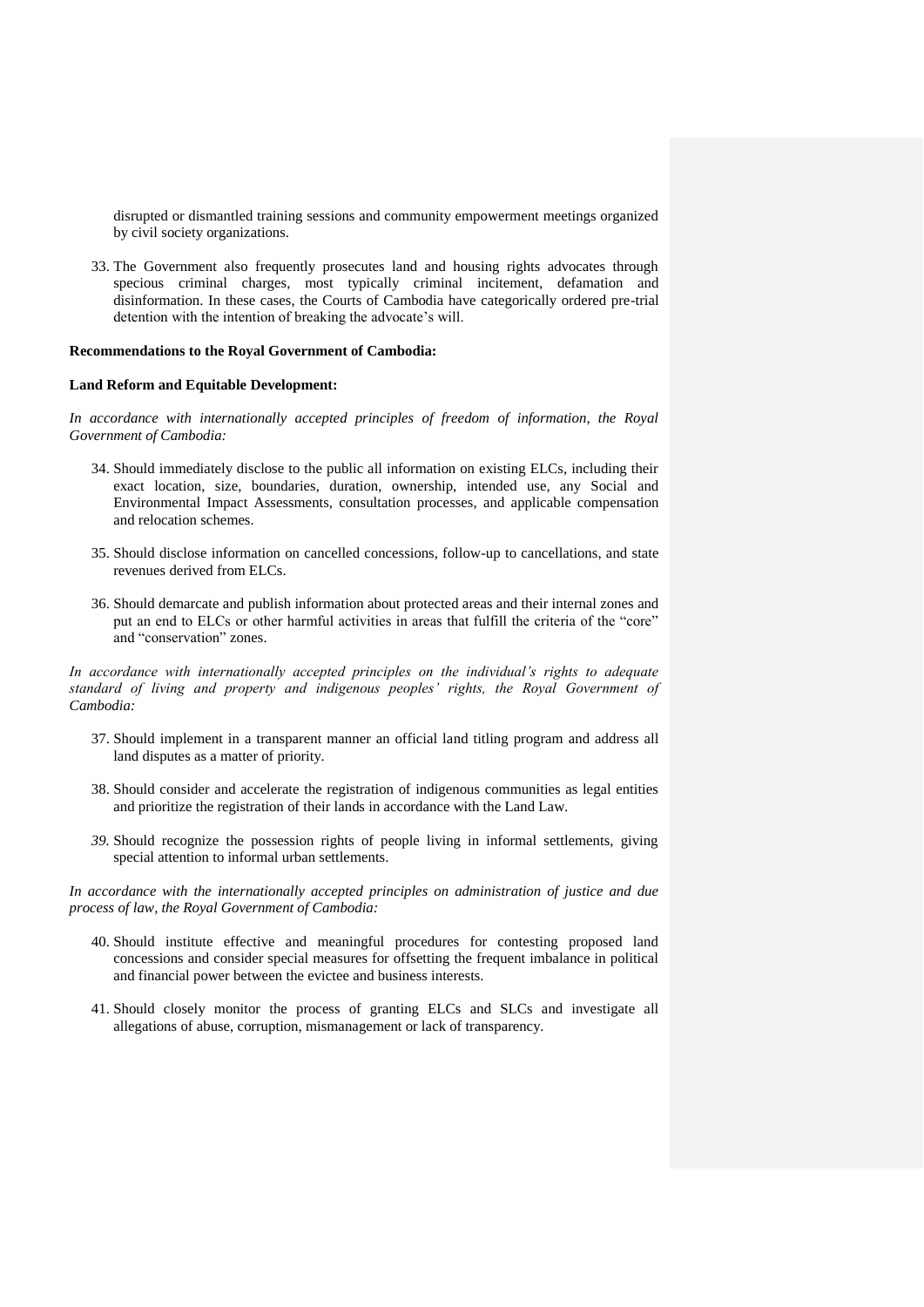42. Should systematically assess the environmental impact of large-scale development projects, such as dams and mining, prior to their implementation and re-assess their impacts once implementation has begun.

# **Moratorium and Land Titling Scheme:**

*In accordance with internationally accepted principles on right to adequate standard of living and property, the Royal Government of Cambodia:*

- 43. Should extend the moratorium on the granting on new ELCs and publicly disclose how many ELCs were in process on 7 May 2012, the date the current moratorium was announced.
- 44. Should adopt a national housing policy in line with international human rights standards and, as requested by the UN Special Rapporteur on the Right to Adequate Housing, carry out a mapping of the housing needs of the country.

In accordance with the Government's prior commitments to intensify engagements with the *international community, the Royal Government of Cambodia:*

45. Should extend invitations to the UN Special Procedures thematic mandate holders who have requested visits to Cambodia, notably the Special Rapporteur on the Independence of Judges and Lawyers and the Special Rapporteur on the Rights to Freedom of Peaceful Assembly and of Association, and extend a standing invitation to all other thematic Special Procedures.

# **Forced Evictions, Lack of Compensation and Inadequate Relocation of Evictees:**

*In accordance with the individual's right to adequate standard of living, the Royal Government of Cambodia:*

- 46. Must ensure that all relocation sites for evictees have basic services including access to electricity, water, and sanitation, public education, health and security services.
- 47. Should adopt an act on evictions that is in line with international human rights standards and enforce a moratorium on evictions in urban and rural areas until the process of land titling has been completed.

### **Effective Remedies:**

In accordance with internationally accepted principles governing the right to remedy, the Royal *Government of Cambodia:*

- 48. Must immediately provide effective remedies to people negatively affected by ELCs, SLCs and other development projects and revoke all concessions that do not comply with international and domestic laws.
- 49. Should prioritize the settlement of disputes over land and provide conflict resolution institutions and mechanisms with adequate financial, human and institutional resources.
- 50. Should strengthen the mandate and resources of the Cadastral Commission.